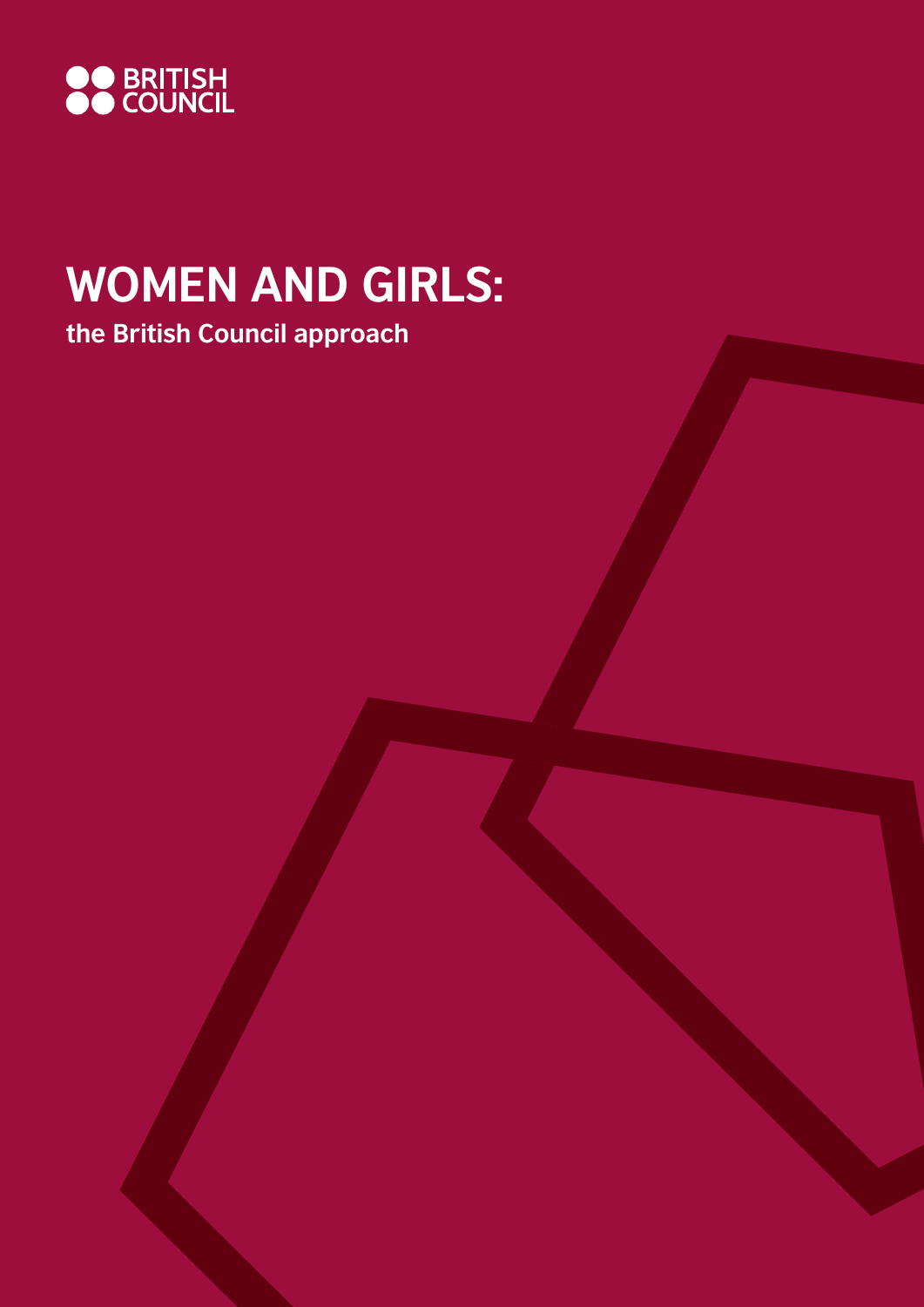## **FOREWORD**

**THERE HAS BEEN CONSIDERABLE PROGRESS IN RECENT DECADES IN GETTING COUNTRIES TO ACKNOWLEDGE THE IMPORTANCE OF EMPOWERING WOMEN AND GIRLS, IN ORDER TO PROMOTE GREATER EQUALITY IN THEIR RELATIONSHIPS WITH MEN AND BOYS, WITHIN THEIR FAMILIES AND IN SOCIETY. WHILE THE INTERNATIONAL COMMUNITY RECOGNISES THE IMPORTANT CONTRIBUTION GENDER EQUALITY CAN MAKE TO POVERTY REDUCTION AND INCLUSIVE GROWTH, IT ALSO RECOGNISES THAT EQUALITY MUST BE, ABOVE ALL, A MATTER OF BASIC SOCIAL JUSTICE.**

Women and girls continue to lag behind men and boys on key dimensions of rights, capabilities, opportunities and well-being, key dimensions of what is essential if people are to realise their full potential. Efforts to address these inequalities must surely be central to the efforts of the international community. At the same time, we must recognise that we are unlikely to succeed if men and boys are not also part and parcel of these processes of change.

There are no instant solutions for dealing with what is one of the most intransigent forms of injustice in the world today. We are all, in a very real sense, in this together, even if the injustices in question may take different forms in different parts of the world.

In the UK, we have had to find ways of reconciling shared values of equality, justice and human rights with the diverse ways in which these values are interpreted within the different cultures that define modern Britishness. We have the experience and learning from this ongoing struggle to share with the rest of the world. Equally, it is from similar struggles elsewhere in the world that we in the UK can learn.

The British Council is uniquely placed to participate in and to take forward this agenda of mutual learning and support. It has been working for more than 80 years to build understanding between different cultures. It has experience of working in complex situations and in areas where there is conflict.

This cultural relations approach means building partnerships and networks, building deep knowledge of the countries in which they operate and supporting locally led initiatives that are contextualised to local culture.

Perhaps in no other area is this commitment to a cultural relations approach as critical as it is in the work on gender equality.

The British Council is able to draw on a wealth of experience and resources in creative ways to promote the agenda of change. Its work in the arts can challenge old and outmoded gender stereotypes and build a renewed vision of what is possible. Education work can be used to strengthen capacity for reflection and critical thinking. The networks across civil society can be engaged to bring different sections of society together for debate and discussion.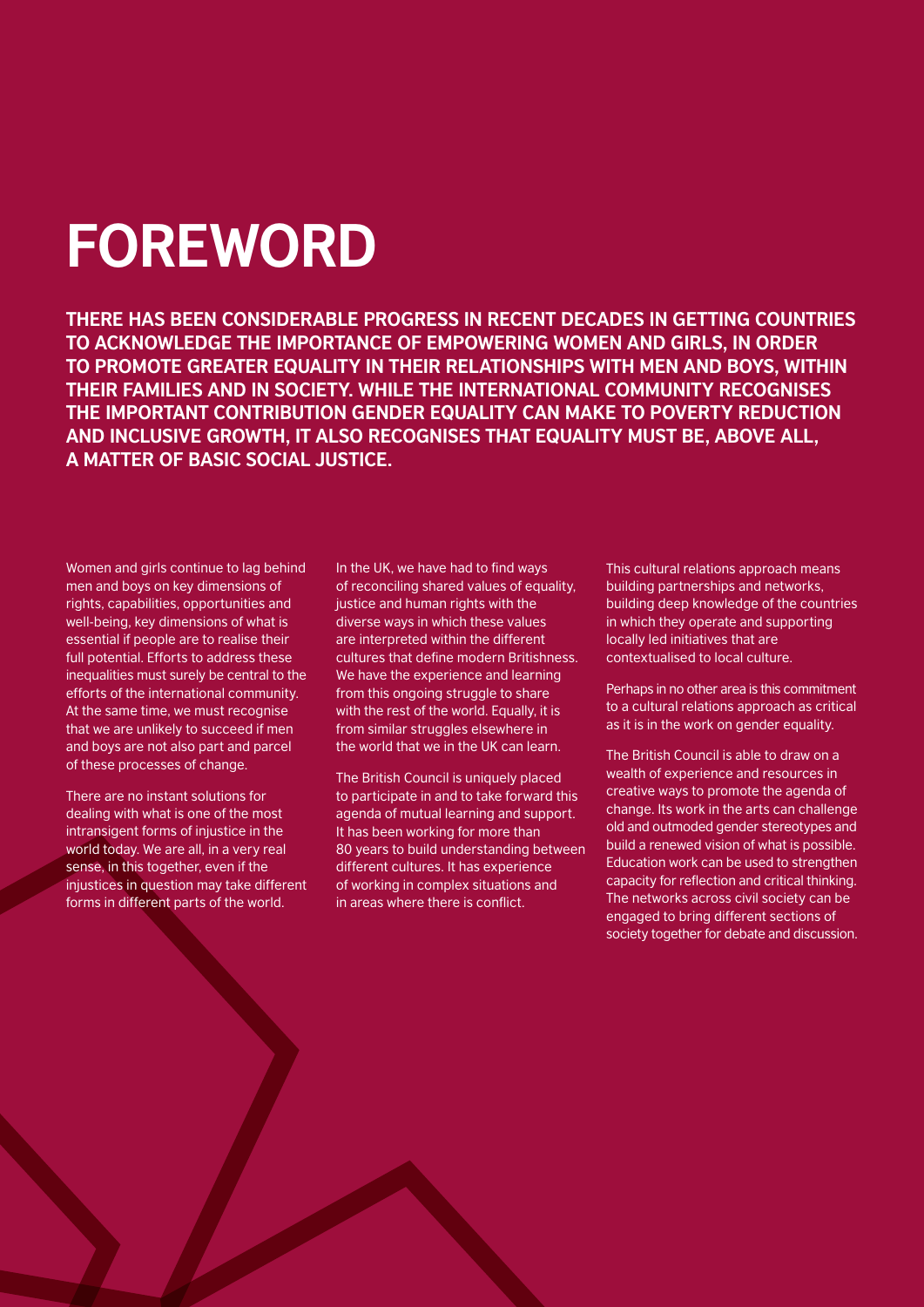Moreover, women and girls, along with their communities, can be drawn in across all programmes – in social enterprise, civil society capacity building, access to justice – in order to contribute to building broad-based support for the gender equality agenda.

This publication offers a brief introduction to the British Council's approach to gender equality globally. It illustrates how vital this theme is across a number of programmes. And it demonstrates how central this work is to the British Council's purpose of supporting the development of more open, inclusive and secure societies, for people in the UK and the rest of the world.



**Naila Kabeer** Professor of Gender and Development, Gender Institute, London School of Economics, and member of the British Council Society Advisory Committee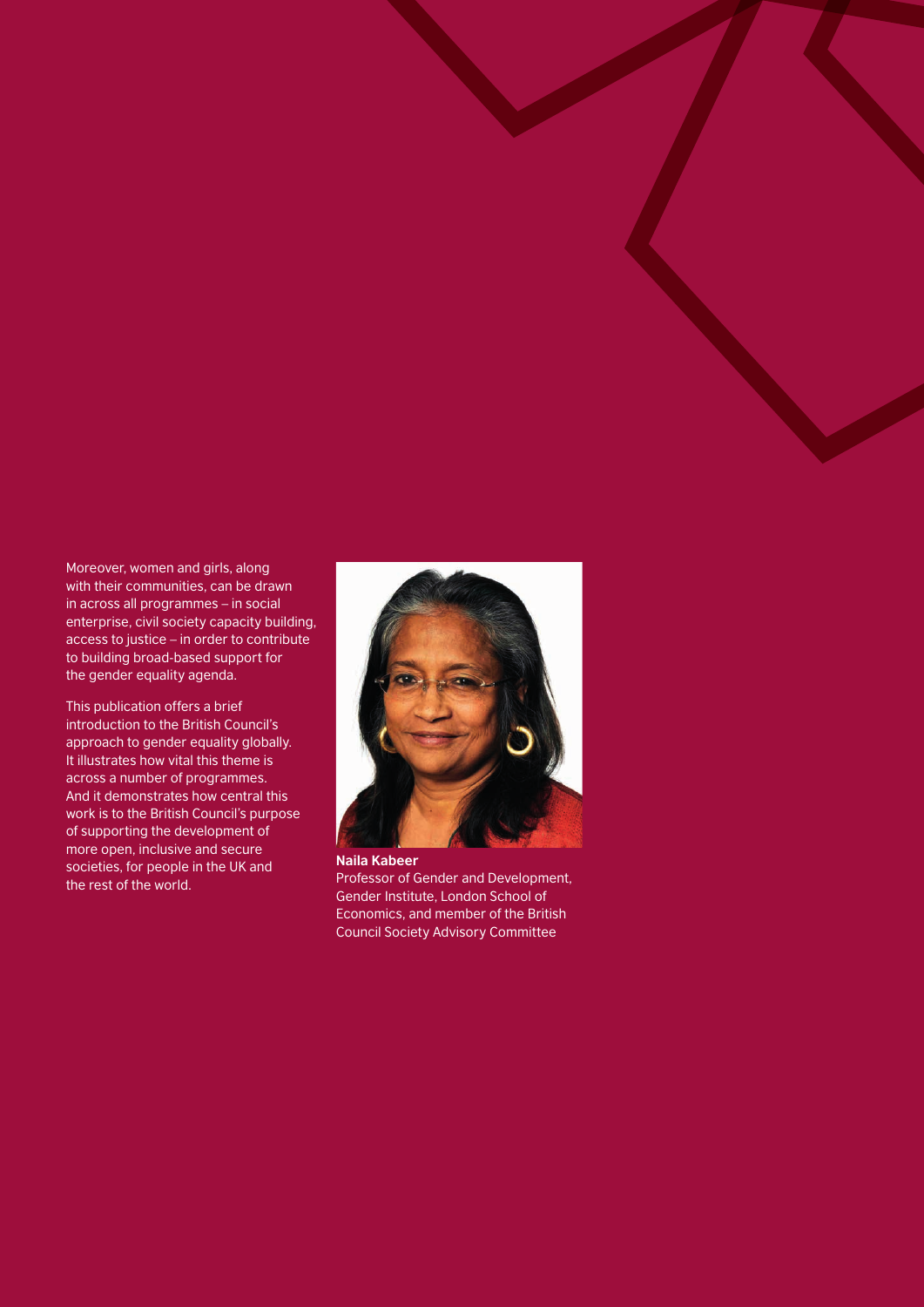## **THE BRITISH COUNCIL: A CULTURAL RELATIONS APPROACH TO EMPOWERING WOMEN AND GIRLS**

#### **THE BRITISH COUNCIL'S WORK TO EMPOWER WOMEN AND GIRLS BUILDS ON OVER 20 YEARS OF APPLIED EXPERIENCE ON THE GROUND IN AFRICA, THE MIDDLE EAST, ASIA AND WIDER EUROPE.**

We adopt an approach that understands and reflects international and UK values, priorities and experience, while responding to the priorities of the countries in which we work. We do this through building partnerships, networks, and combining this with a deep knowledge and understanding of the countries in which we work. We develop initiatives that are locally led and contextualised to local culture. And we take a holistic and systemic approach in a way that builds on the trust we have gained through our diverse work in over 100 countries.

The British Council sees issues of equality and diversity as a crucial part of our work in cultural relations. We have adopted a strategy of embedding them in everything we do, through our equality, diversity and inclusion policy.

We recognise empowerment as addressing the fundamental rights of women and girls. But we also believe that achieving gender equality and empowering women and girls has benefits for wider society. Reducing gender gaps in economic life, in leadership and decision making, in education and in health, improves the lives of men and boys as well as women and girls. Evidence shows that more gender-inclusive societies

experience reduced levels of conflict<sup>1</sup>, increased competitiveness and economic growth<sup>2</sup> and more representative governance 3.

#### **BUILDING ON AND EARNING TRUST**

Our research tells us that the British Council is a trusted organisation. This stems from our long-term presence in over 100 countries worldwide, the quality of our services, particularly in English and education, and our status as a politically neutral body. We also aim to build trust through our behaviours and ways of working and as a key ingredient that enables change to happen. This means working with others to find common ground and shared interests as well as address challenging issues. This is particularly important for addressing underlying attitudes and institutions that support gender inequality and restrictive gender roles that hampers the empowerment of women and girls. This also means trusting our partners and collaborators in developing and delivering interventions that address these challenges.

#### **COLLABORATION AND PARTNERSHIP AND THE HEART OF OUR APPROACH**

Respect for women's human rights has been enshrined in international agreements for decades. However, considerable inequalities between women and men persist worldwide. Gender equality is an enduring global issue, which requires international collaboration and exchange of ideas and experience. This is core to the British Council's role. Collaborating internationally, building new partnerships and approaches to addressing gender inequality and empowering women and girls are crucial to meeting global commitments to equality and human rights. Within all our interventions we work with a range of partners that can bring expertise and innovation.

#### **UNDERSTANDING THE CONTEXT**

Our history puts us in a unique position to address societal challenges, including gender inequality. We understand that empowering women and girls and achieving gender equality is a long-term and complex process, requiring change at a number of levels. It involves many actors,

Resources/7778105-1299699968583/7786210-1315936222006/Complete-Report.pdf

<sup>1</sup> Hudson, V et al. (2012) *Sex and World Peace*. Colombia University Press.

<sup>2</sup> World Economic Forum Gender gap report 2014. www3.weforum.org/docs/GGGR14/GGGR\_CompleteReport\_2014.pdf

<sup>3</sup> World Bank (2012) Gender and Development. https://siteresources.worldbank.org/INTWDR2012/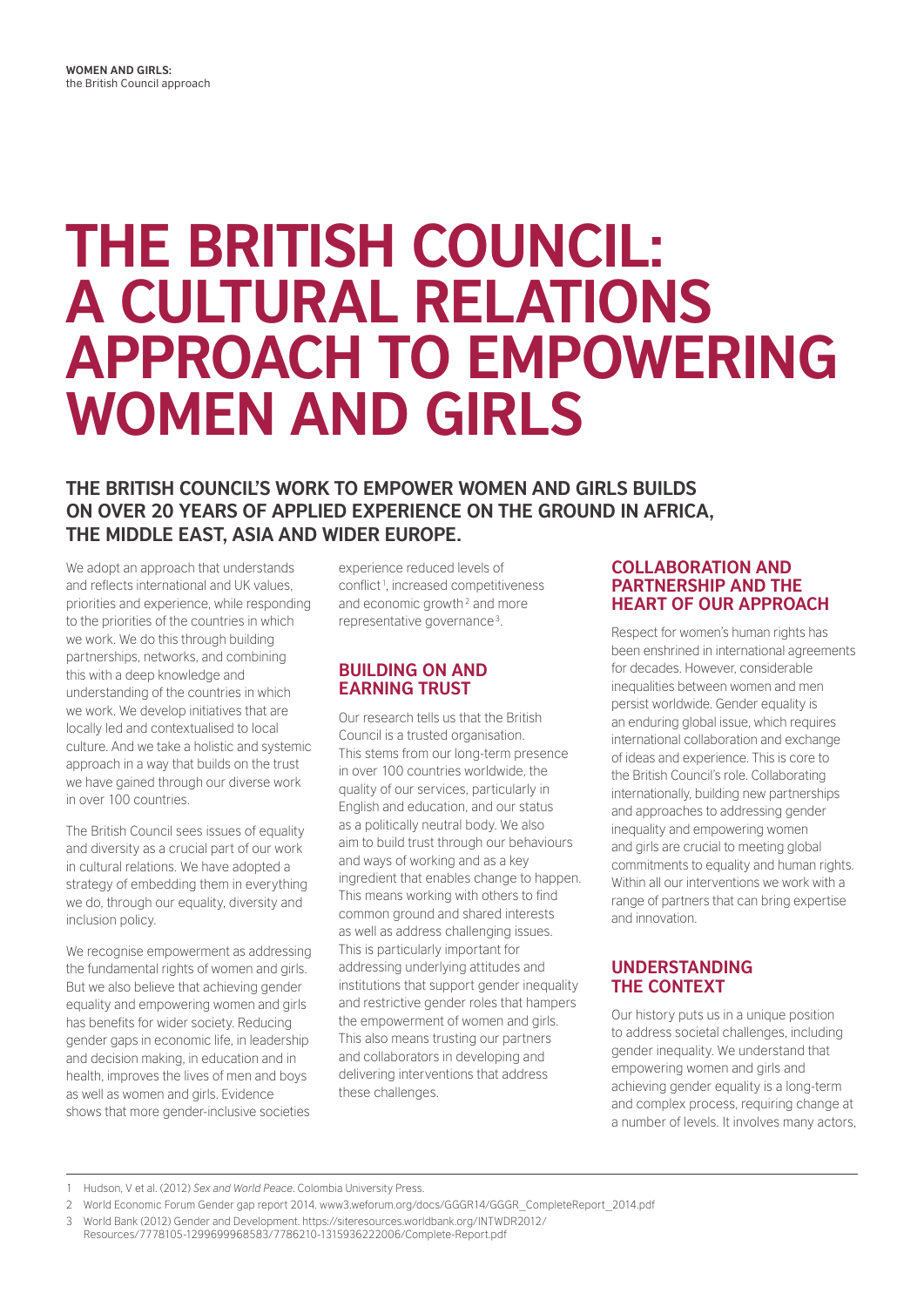including the state, civil society and the private sector, as well as women, men, girls and boys. Opportunities for women and girls worldwide are limited by culturally determined gender roles and social norms. These norms are shaped by national and local cultures, which in turn impact on group and individual identities and relations. Addressing women's and girls' empowerment, therefore, means challenging deep-rooted cultural and social norms. This requires an understanding of the context in which change might be possible and developing long-term relationships with those who can make a difference. The development of approaches and interventions led by national stakeholders, and drawing on UK and global learning and practice, is central to our approach.

#### **A HOLISTIC AND SYSTEMIC APPROACH**

There is no easy way to ensure interventions lead to greater empowerment for women and girls, or to achieve long-term and sustainable change. It requires a holistic approach, which tackles gender inequalities and seeks to empower women and girls from a number of perspectives. This demands action from a number of stakeholders. Change is needed to support women's and girl's awareness, capacities and abilities, as well as creating opportunities and an enabling environment for empowerment. These complex change processes are represented in Figure 1.

Supporting women's awareness, confidence and ability to change and improve their lives is an important element of empowerment. We provide opportunities, through the creation of spaces in which women and girls can grow and thrive. Many of these deliver real change in a woman's confidence, self-perception and ability to make decisions that will affect her life.

We also recognise that women's empowerment does not rest with individual women alone; working collectively to achieve change is crucial.





We build collaboration and networks between women and women's organisations, as well as influencing and building alliances with other stakeholders.

In order for women and girls to be empowered they must be able to access resources and opportunities including key services such as health, education, employment and justice, as well as decision-making and political processes. We work with partners from different sectors to influence institutional and organisational level policy and practice, create more opportunities for women and girls, including representation in decision making and influencing how their priorities are met through the provision of public goods, services and information.

A supportive legislative and policy environment is vital for achieving gender equality and women's and girls' empowerment. We work with partners to influence legislative and policy change to support empowerment and promote gender equality and ensure that this is implemented. This means working directly with policy makers; however, we are also creating partnerships with civil society and the private sector to influence the policy and legislative processes.

There is increasing recognition that attitudes, beliefs and social norms, have an important influence on women's and girls' empowerment<sup>4,5</sup>. Through our work we seek to understand, explore and change attitudes and create opportunities for influencing social norms in the longer term.

In all our work, we aim to connect with UK and local partners to design and implement solutions that bring real and lasting change. We believe this delivers for women and girls on the ground, but we also believe it contributes to more secure, inclusive and prosperous futures for all.

'Gender equality is an enduring global issue, which requires international collaboration and exchange of ideas and experience.'

5 Paluck and Ball (2010); Fekadu and Kraft (2002).

<sup>4</sup> DFID (Department for International Development) and Girl Hub (2012) 'Adolescent Girls'. Technical Experts Meeting on Adolescent Girls, London, 17–18 October.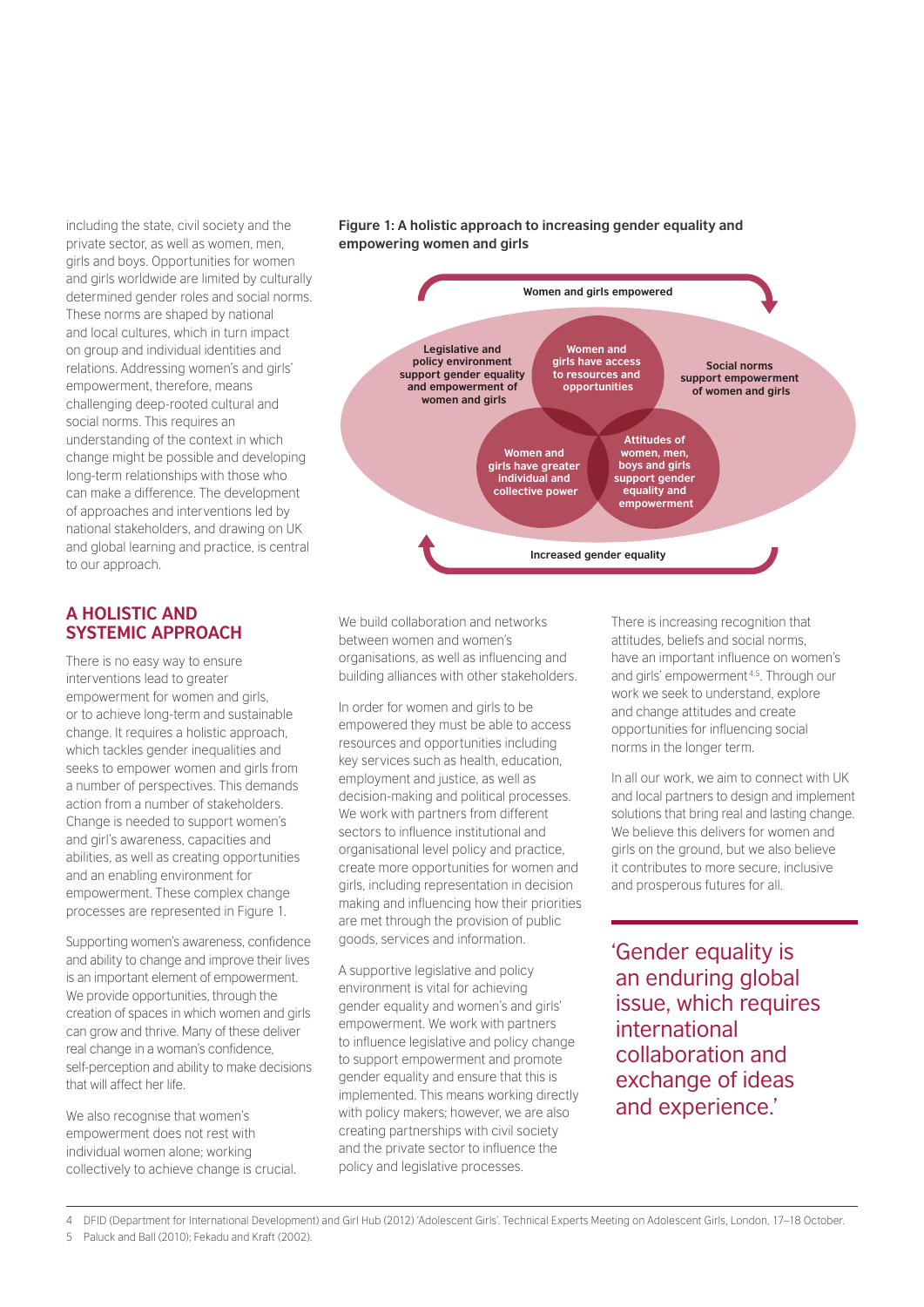### **SUPPORTING WOMEN AND GIRLS AFFECTED BY VIOLENCE IN ETHIOPIA**

The British Council delivers the Civil Society Support Programme (CSSP), a capacity development programme designed to support Ethiopia's civil society and its contribution to the country's national development, poverty reduction and advancement of good governance.

Our work empowers people and organisations that are often hardest to reach in society, including those with a marginalised status, such as women and girls. Our innovative programme of support offers grants that encourage innovation and creativity in civil society organisations, to develop capacity, and foster collaboration and trust among various stakeholders, including government.

Through this work, we strive for safe, secure and equal societies. A particular emphasis is placed on supporting gender equality, and on reducing violence against women. To date, almost 70 per cent of the grants awarded by the Civil Society Support Programme have direct benefits for women in Ethiopia, including strengthening their livelihoods, and supporting girls to remain in school.

We work with local people and civil society partner organisations, including Harmee Education for Development Association (HEfDA), to develop a deep understanding of the multifaceted realities in Ethiopia. HeFDA, located in Munessa, has benefited from capacity development and grant funding to address the low benefit women and girls receive from development support and low female participation in schools due to domestic violence, migration and family duties.

The project has achieved results by adopting a whole-system approach to tackle the factors affecting girls'

education, including migration and abduction. This included building trusted relationships with a wide range of stakeholders, including women and girls, men and boys, the local community, traditional groups (idir) and government.

The first project focused on improving girls' attendance and results at school. A deep understanding of the local context revealed that migration and abduction were key issues in the Munessa community. Many girls from Munessa have migrated to the Middle East – some as young as 12 years old – and there are numerous stories of young girls forcibly taken from their families, abused, raped, and coerced into marriage.

Support was offered to abducted girls, by creating support structures, and undertaking awareness-raising activities amongst the community to prevent abduction for marriage. When the project was started, there were 18 reported cases of abduction in the district and many more unreported. In 2014, there were only two.

Local girls were empowered through the organisation of girls' clubs in schools, where girls share their life experiences, discuss problems and act as a support group for other girls. Since the project's inception, there are now 20,000 girls from 61 schools organised into girls' clubs. Local government was engaged to establish a task force for women that meets monthly to discuss and address the

challenges women and girls face in education.

The project subsequently turned its attention to gender-based violence. Over 14,000 local women were organised into women's groups to engage regularly with the taskforce, sharing their experiences to help influence local decision-makers. One notable achievement has been to embed anti-violence into local legislation, by working with wellrespected idir community groups. This traditional custom, which has been around for more than 100 years, sees community members come together to support each other in a variety of ways. These groups are structured in their decision-making and have a designated chairperson, treasurer and secretary. Idirs also have their own by-laws; these now preclude violence against women.

Through our support, HeFDA's multidimensional approach to combating girls' migration, abduction, school drop out and violence is yielding real benefits. Involving men and boys in youth employment initiatives is proving invaluable – many of the young men involved were formerly engaged in abduction and trafficking. Our cultural relations approach – based on a deep local understanding, collaboration and trust – has enabled communication among all parties and generated alternative livelihoods to ensure that young people are encouraged to choose activities that support local social and economic development.

'Through this work, we strive for safe, secure and equal societies.'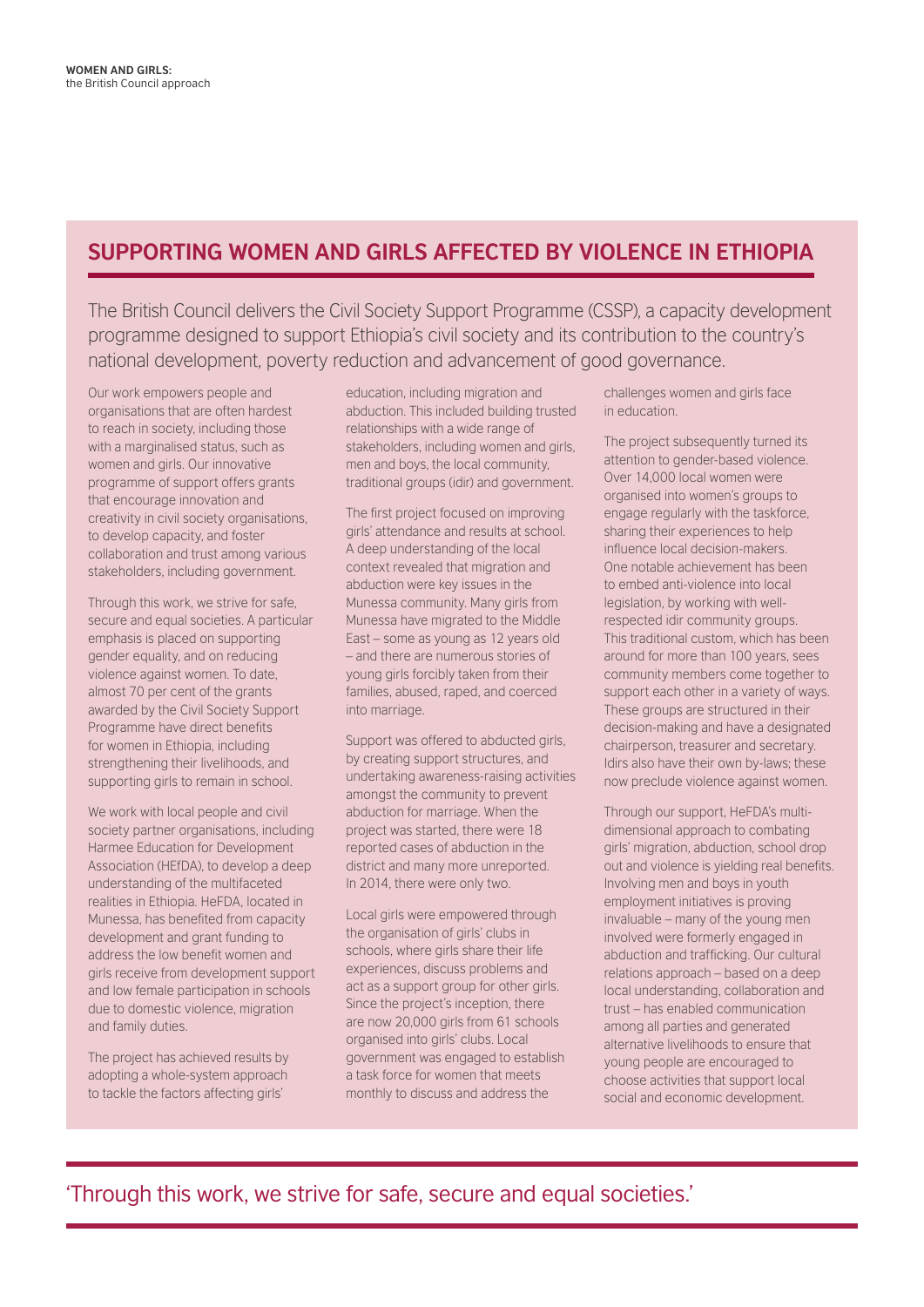## **STRENGTHENING WOMEN'S PARTICIPATION IN PUBLIC LIFE**

The Middle East and North Africa region has undergone huge turbulence and change over the past four years. Despite differences between countries, there has been an emerging agenda to increase women's participation in elections, legislative processes, policy influencing and decision-making at all levels. Yet despite immense political and social changes during this time, there is still a need for greater progress on gender equality.

With support from the UK Government's Arab Partnership Fund, the British Council runs the programme Women Participating in Public Life. This operates in countries in the region that have either witnessed change of power, such as Egypt, Libya and Tunisia, or are going through various reform agendas, such as Morocco. The programme aims to build capacity among women to engage with, and act upon, issues that affect their community, and to build up a broad base of support within society for women's participation in political processes.

Our understanding of women's political participation goes beyond simple political empowerment; it encompasses how women can engage in and influence political processes through alternative means, and how they can influence the policies and delivery of services. This broader view of political participation underpins our strategy of a longer-term approach to building the capacity and confidence of women and women's organisations to influence change.

The programme has worked at three levels: local, national and regional. At the local/community level we have built the confidence and ability of women to affect change – their agency – and to build support and networks within their communities for doing so.

At the national level, we support existing and emerging coalitions working to achieve increased participation of women in public life. There is evidence that coalitions have been effective in the Middle East, in particular the Jordanian Coalition for Protection of the Family against Violence. This was supported by the British Council under the DFID Family Protection Project and the CEDAW coalition in Egypt. Clear lessons from these cases include the need for local ownership and a focus on relationship building between the various actors. As well as supporting organisations to collaborate in each of the countries, we have brought in technical expertise to support the vision and objectives of the coalitions to be more effective at influencing change.

The development of networks within country, through coalition building, has been augmented by support for regional networks. This has been particularly important for countries where there are rapid changes. It is clear that new organisations and emerging social leaders have a lot to share with, and learn from, each other.

Action research is a major part of Women Participating in Public Life. This approach has been built into the implementation of the programme

so that evidence can be gathered on how women can be more successful at effecting change at a local level. Working with UK experts and national partners, we can ensure that evidence is being used both as a learning tool, and as a base to influence the work of national organisations and the regional network.

In all of the focus countries, the project has had an impact on the self-confidence and sense of agency of individuals in those involved in its implementation. Those individual transformations, whether related to self-confidence, or acquisition of new skills, are being sustained.

But as with all our work in this sector, this is about more than the individual. For example, participation in the programme enabled Heda Abel, (through action research, sharing and learning both nationally, regionally and internationally) to advocate more effectively on enshrining gender equality in the new Egyptian constitution. That way, we are working towards long-term change that allows more women across the region to participate in and contribute to public life, for the benefit of all in their societies.

'It is clear that new organisations and emerging social leaders have a lot to share with and learn from each other.'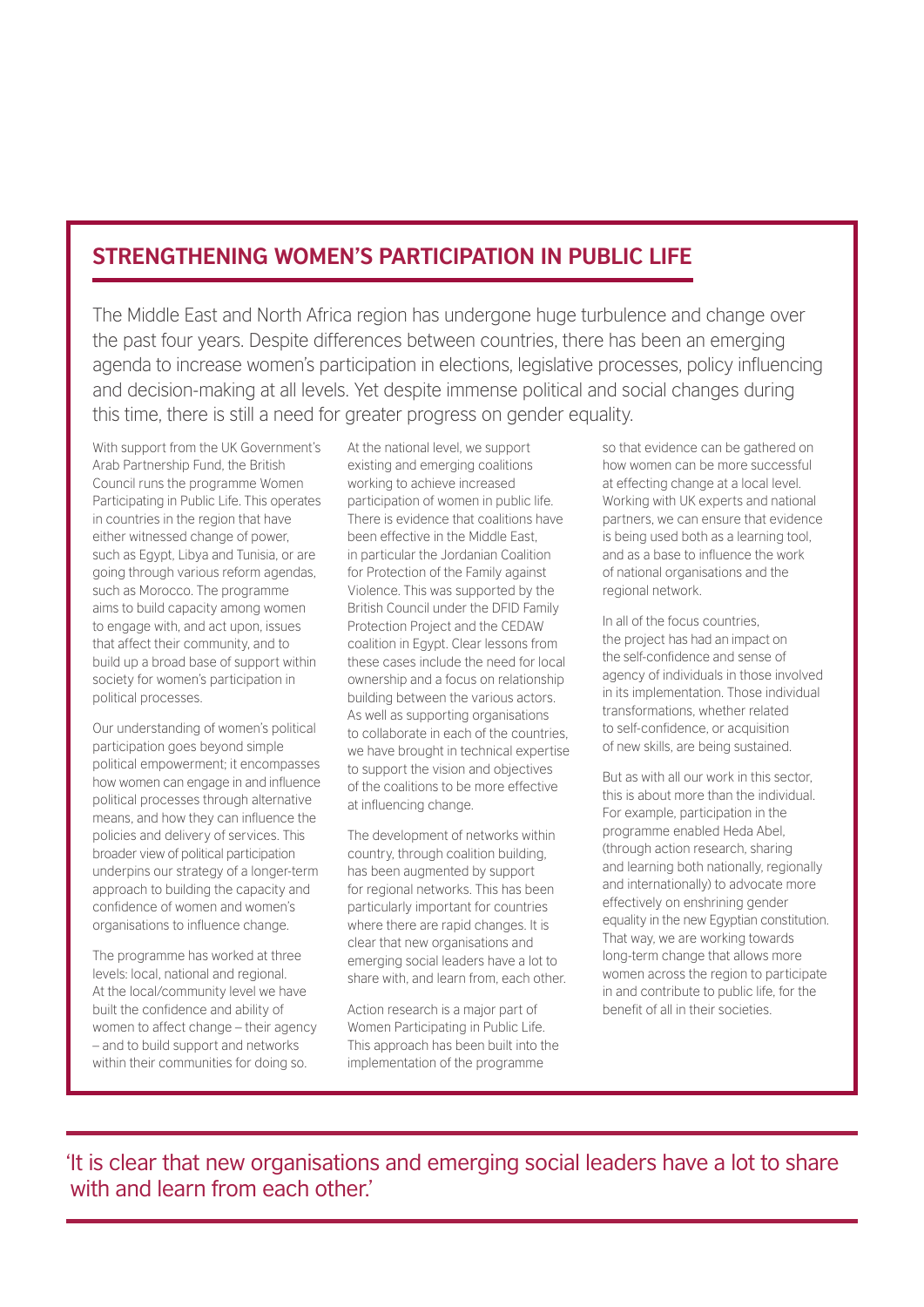## **DEVELOPING WOMEN AND GIRLS AS PEACE BUILDERS**

Through the Nigeria Stability and Reconciliation Programme (NSRP), the British Council, with our partners, supports Nigerian efforts to reduce violent conflict and promote stability. peace and reconciliation. We work to encourage non-violent conflict resolution and reduce the impact of violent conflict, particularly on women and girls. We support actors and institutions at the federal, state and community levels to address drivers of conflict, to improve co-ordination and accountability, and to provide mediation support in some of the most affected states.

Our women and girls programme area works towards 'increased and more influential participation by women and girls in institutions and initiatives relevant to peace building, with reduced prevalence and impact of violence against women and girls'.

Despite being affected by violent conflict and being vulnerable to gender-based violence, women are often absent from peace building and conflict management mechanisms. The exclusion of women from these processes, whether formal or informal, means that their expertise and capacities are missing.

Through NSRP, we support the increase of women's participation in peace building and initiatives that reduce violence against women and girls. We are also building a more conducive environment for women's and girls' participation.

By publishing and disseminating research reports, including lessons learned on conflict prevention and management, we are influencing policy makers. A study on the 'Role of Women in Peace Initiatives in Nigeria' confirmed that women in Nigeria have a powerful role to play in conflict resolutions, and that gender discrimination and violence often hinder their participation. The report was presented by the

Government of Nigeria at the 57th United Nations Commission on the Status of Women, the principal global policy-making body dedicated to setting standards and policies for gender equality and advancement of women.

NSRP also delivers technical assistance to government ministries, departments and agencies, community leaders, and development and civil society partners to support them to work in more effective, inclusive and conflictsensitive ways.

We supported the federal government to develop and implement a national action plan to implement the United Nations Security Council Resolution (UNSCR) 1325 – an international legal framework that addresses not only the impact of war on women, but also the pivotal role women should and do play in conflict management, conflict resolution and sustainable peace.

We work with civil society organisations, offering technical assistance, capacity building and grants to implement innovative projects to address the drivers of violence and the impact of violent conflict, particularly on those most marginalised, vulnerable and affected.

Crucially, we are facilitating the ability of women's civil society and their networks to intervene in conflict, engage in peace building and build evidence about how women's participation supports conflict management.

We supported the establishment and co-ordination of Women, Peace and Security Networks at the federal level and in eight states. The groups co-ordinate action and raise awareness about gender and peace building initiatives. Strengthening the relationship between civil society, government and state agencies has been crucial to facilitating the domestication and implementation of the UNSCR 1325.

Borno was the first of eight states to implement the national action plan and establish a civil society network. The Women, Peace and Security Network was the first national group to issue a public statement condemning the abduction of girls from a secondary school in Chibok. The statement was considered a catalyst for the ongoing national and international campaign for the release of the abducted girls.

By supporting the development of a strong policy framework for women's participation and by building trust and communication between civil society, government and state agencies, we believe that conflict is more likely to be managed non-violently, and that peace building efforts will be more sustained.

'We are facilitating the ability of women's civil society and their networks to intervene in conflict and engage in peace building.'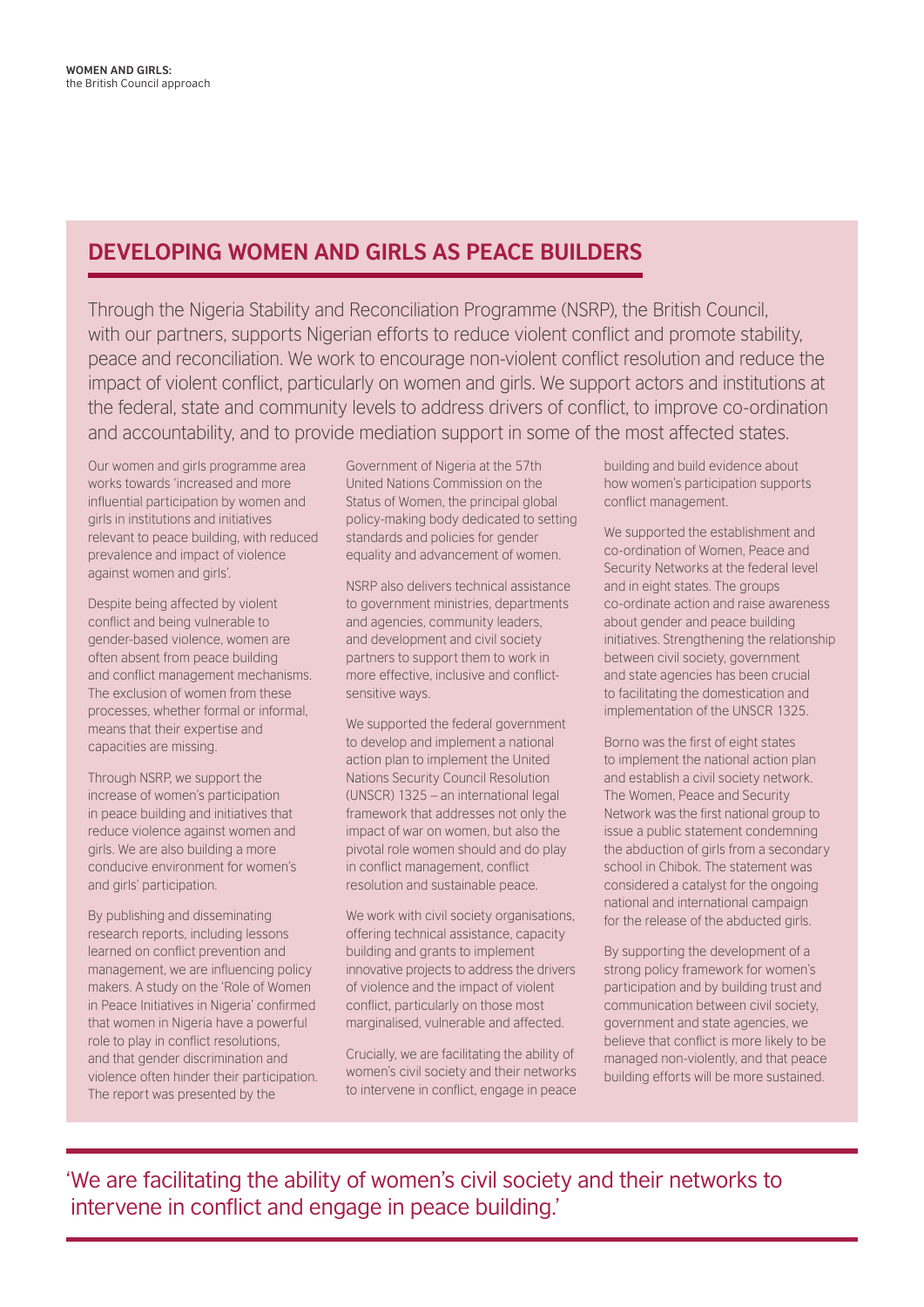## **EMPOWERING WOMEN AND GIRLS THROUGH SPORT**

Policy makers and practitioners increasingly value the positive impact that sport can make on gender equality. In partnership with the Premier League, the British Council's Premier Skills programme embraces this drive to empower women and girls through sport.

Premier Skills uses football to develop a brighter future for young people around the world. It concentrates on providing training for grassroots coaches and referees, giving them the skills and support to develop their own community football projects. The programme also works with local partners in selected countries to set up and support community projects that address specific needs and engage marginalised or at-risk youth through regular football sessions.

At its highest level, Premier Skills aims to have a minimum participation rate of 50 per cent girls and women in the countries in which it operates by 2016.

To support this aim, we have introduced modules into the core training programme for community coaches that explore the barriers for women and girls. This has resulted in a number of new gender-focused initiatives under the programme. For example, after developing a successful partnership with the Lagos State Football Association, women teachers in Nigeria were trained to run a football programme focusing on girls' rights and child protection in six centres in Lagos. To date, the pilot has reached 230 girls and the model is now being developed through establishing after-school clubs in an extended network of public schools in Lagos.

At the policy level, Premier Skills is working with government departments, governing bodies, such as national

football associations, and others to explore how gender issues can be addressed systemically. In March 2015, the British Council organised an international event in Cairo that focused on empowering women and girls through sport. Journalists, educationalists and representatives from ministries and football authorities from Egypt, Sudan and Tunisia worked alongside practitioners from Premier League clubs in England and local coaches who had been trained under Premier Skills. Together, they explored how football, and sport in general, could be used as a tool to inspire women and girls to positions of leadership, and to challenge barriers to equal opportunity.

The sustained focus on empowering women and girls within Premier Skills has led to the development of a new partnership with DFID in Kenya. A pilot programme, Addressing Violence Against Women and Girls through Football, launched in Kenya in March 2015. Initially focusing on the Mount Elgon region, the programme is working with young people to address some of the behaviours and attitudes that give rise to high levels of violence against women and girls. Local grassroots coaches receive training from qualified Premier League club coaches and then go on to deliver community football activities for young people, which accompany a contextualised curriculum on the prevention of gender-based violence. A selected

group of the local coaches will be trained to become coach educators, equipping them to deliver training to other Kenyan coaches, ensuring the programme's sustainability.

The programme aims to work directly with 96 community football coaches, 4,000 young people and 120 community stakeholders. It aims to engage 10,000 members of the target wider community through tournaments and awarenessraising events and hopes to reach a wider audience through the development of a targeted advocacy campaign supported by high profile champions from sport and beyond. In addition to the impact on the ground, the programme will generate an evidence base for how football can work with both boys and girls to challenge gender-based violence, creating a powerful tool for designing future gender-based sport programmes.

Sport makes a powerful contribution to building trust and opportunities and the values of sport, at their best, help build trust and engagement between people worldwide. By focusing on gender equality in Premier Skills, our aim is that practitioners and institutions are more capable and more willing to support the empowerment of women and girls through sport, ultimately strengthening the role of, and creating more opportunity for, women and girls in wider society.

'The programme will generate an evidence base for how football can work with both boys and girls to challenge gender-based violence.'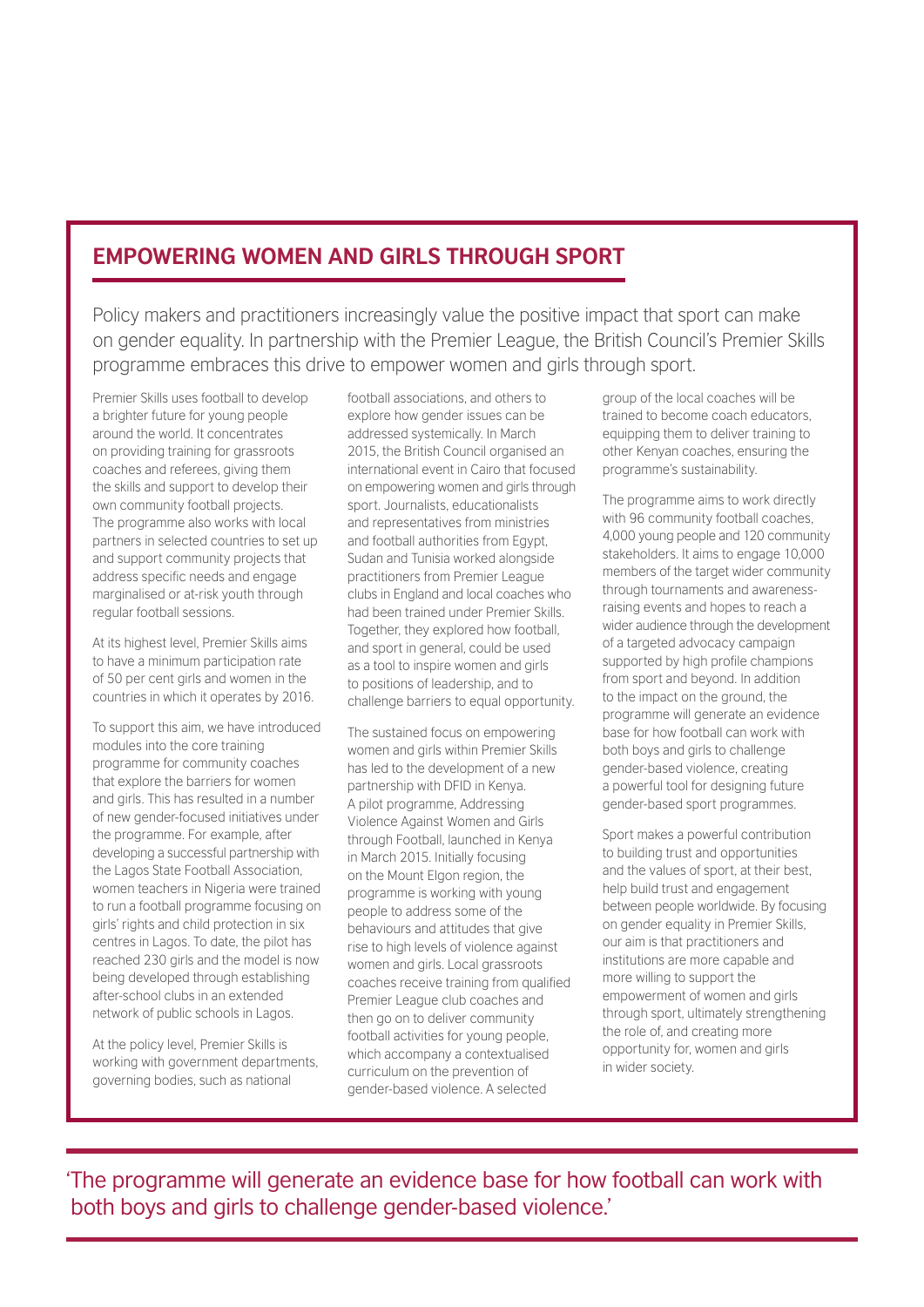**OUR WORK IN SOCIETY HELPS PEOPLE AND INSTITUTIONS CONTRIBUTE TO MORE SECURE, INCLUSIVE AND PROSPEROUS SOCIETIES.** WE WORK IN PARTNERSHIP WITH LOCAL AND INTERNATIONAL ORGANISATIONS IN AREAS SUCH AS SOCIAL ENTERPRISE AND INVESTMENT, WOMEN'S AND GIRLS' EMPOWERMENT, CIVIL SOCIETY AND GOVERNANCE, AND ACCESS TO JUSTICE AND RULE OF LAW.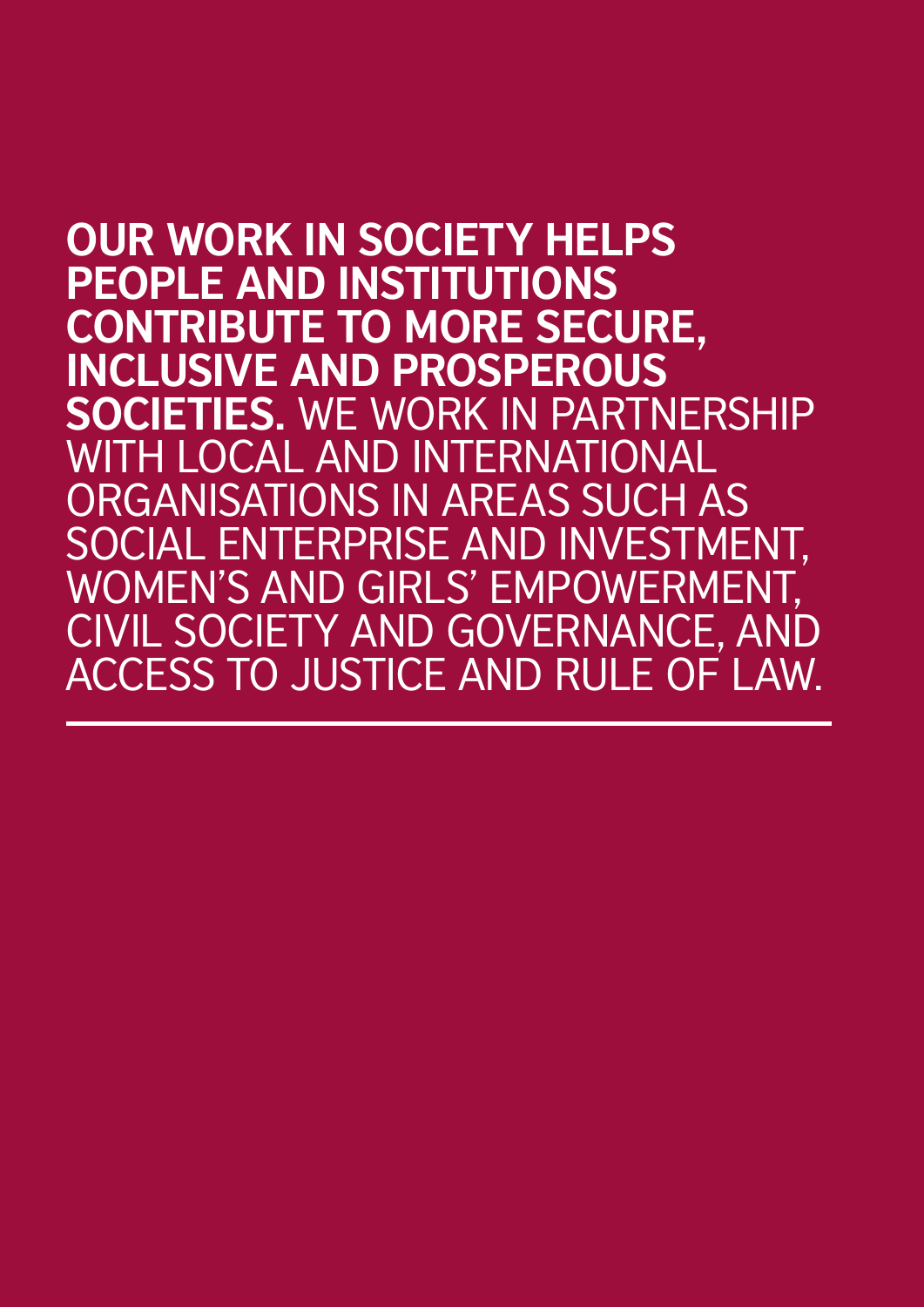